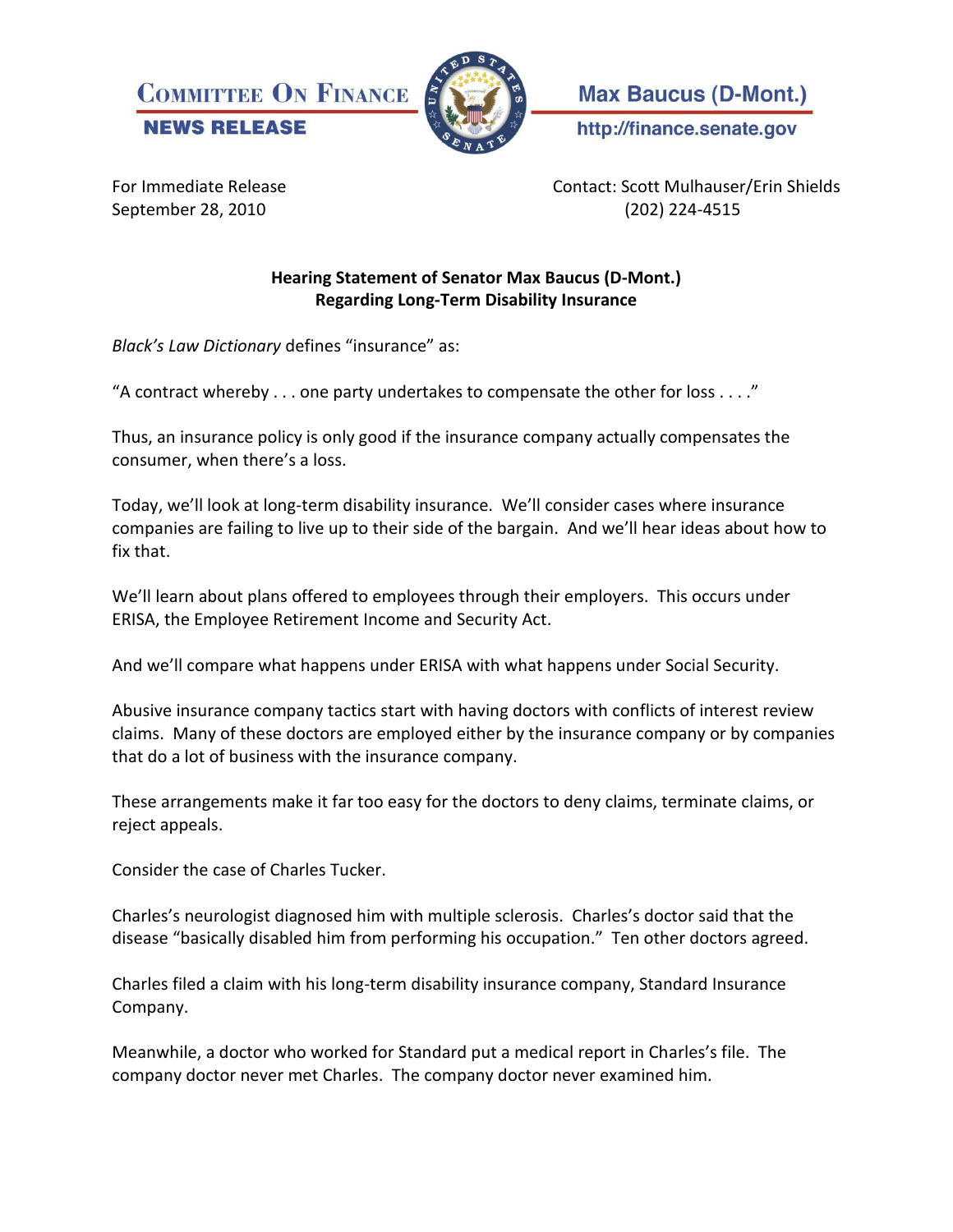Even so, the company doctor concluded that "the diagnosis of multiple sclerosis is not supported . . . and the patient could return to a sedentary work activity."

When Charles found out about this report, he was, understandably, quite upset. He contacted the news media, who contacted the insurer. Only then did Standard approve Charles's claim.

Or consider the case of Rocky Whitten.

Rocky suffered a broken neck. As a result, Rocky had severe headaches, memory loss, pain, and significantly-reduced vision from all the medicines that he had to take.

Rocky's doctor said that he was permanently disabled.

But Rocky's insurance company, The Hartford, hired a private investigator. The private investigator put Rocky under video surveillance.

The private investigator took videos of Rocky getting in and out of a van, reading a magazine, and dipping corn chips into salsa at a restaurant.

So The Hartford sent Rocky a letter telling him that he was "physically capable of performing full-time sedentary occupations." And The Hartford terminated his benefits.

Rocky appealed the decision through The Hartford's internal appeals program. But the company's internal appeals program turned him down. Soon his finances became desperate.

Rocky and his attorney prepared to sue The Hartford. And Rocky reached out to the news media. The media called the company. And miraculously, The Hartford paid Rocky's back benefits and reinstated his monthly benefits.

Abuses like these are not uncommon. Thousands of cases clog the district courts.

Many claimants end up in desperate straits. Some lose their homes, their savings, and even their spouses or custody of their children.

How do insurance companies get away with these abuses? Unfortunately, loopholes in the law permit them.

First, ERISA preempts state insurance measures to address these abuses.

That means that claimants cannot get jury trials, pre-trial discovery, or the right to submit evidence to the court. And claimants cannot receive punitive or consequential damages.